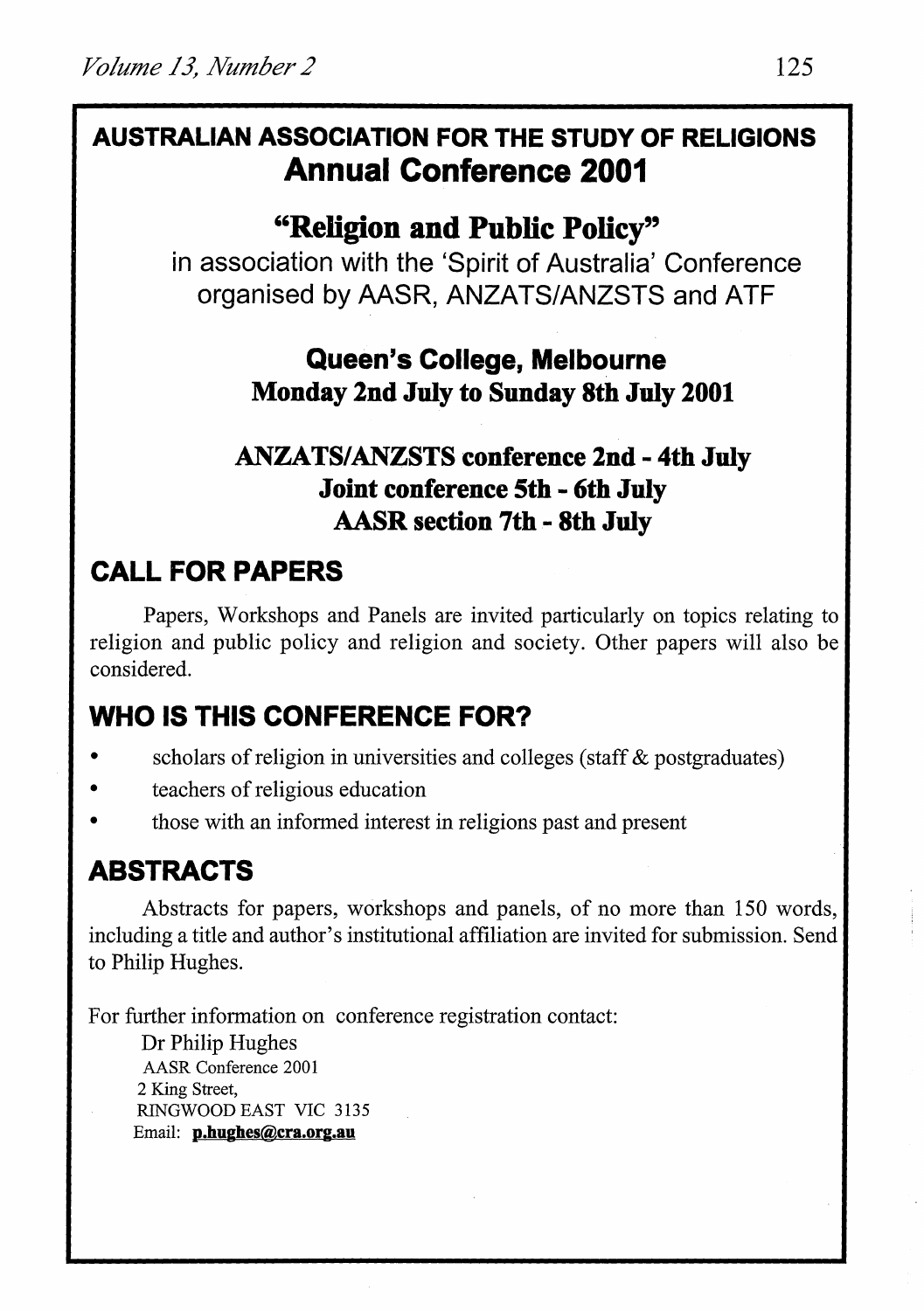#### **Notice to Contributors**

Australian Religion Studies REVIEW is a fully refereed academic journal. Manuscripts are evaluated by the Editors and other specialist referees. Prepare copy as follows:

1. Submit three copies. Type all copy double spaced on white A4 paper, clipped not stapled.

2. Send disk copy in IBM compatible mode on *3Y4* inch disk in Word Perfect or Word. If neither is available send in ASCII format. Indicate word-processor used and name of file on disk.

3. In order to permit anonymity attach a cover page giving authorship and institutional affiliation but provide only the title on the manuscript.

4. Include an abstract of 100-150 words.

5. Incorporate figures within document where possible. Have laser printed to enable scanning where graphics on disk cannot be accessed.

6. Format of references in text: All references to monographs, articles, and statistical sources are to be identified at an appropriate point in the text by name of author, year of publication, and pagination where appropriate, all within parenthesis. Endnotes are to be used only for substantive observations, and not for the purpose of citation. Indicate position of endnote in text with superscript number. Do not embed endnotes in text but type separately at end. Footnotes are not to be used. Do not use *ibid. op. cit.,* or *loc. cit.* but specify subsequent citations of the same source in the same way as the first citation. Avoid abbreviations except 'ed' for editor.

a. If an author's name is in the text, follow it with year in parenthesis " ... Weber (1930) has demonstrated...". If an author's name is not in the text, insert at an appropriate point the last name and year "....some have claimed (Durkheim, 1915) that  $...\n$ 

b. Pagination (without "p." or "pp.") follows the year of publication, separated by a colon "...it has been noted (Wach, 1944:7-11) that..."

c. For dual authorship use both last names; for more than two use "et al". For institutional authorship, supply minimum identification from the beginning of the complete citation :... occupational data (Australian Bureau of Statistics, 1991: 43) reveal..."

d. If there is more than one reference to the same author and year, distinguish them by the use of letters  $(a, b, c...)$  attached to year of publication, in text and in reference appendix "... as was previously suggested (Greeley, 1963a:32)..."

e. Enclose a series of references within a single pair of parentheses and separate by semicolons "... as many have noted (Yinger 1957; Lenski, 1961; O'Dea,  $1966...$ "

7. Format of"References" section at end of manuscript: List all items alphabetically by author, and within author, by year of publication. For typing format, see the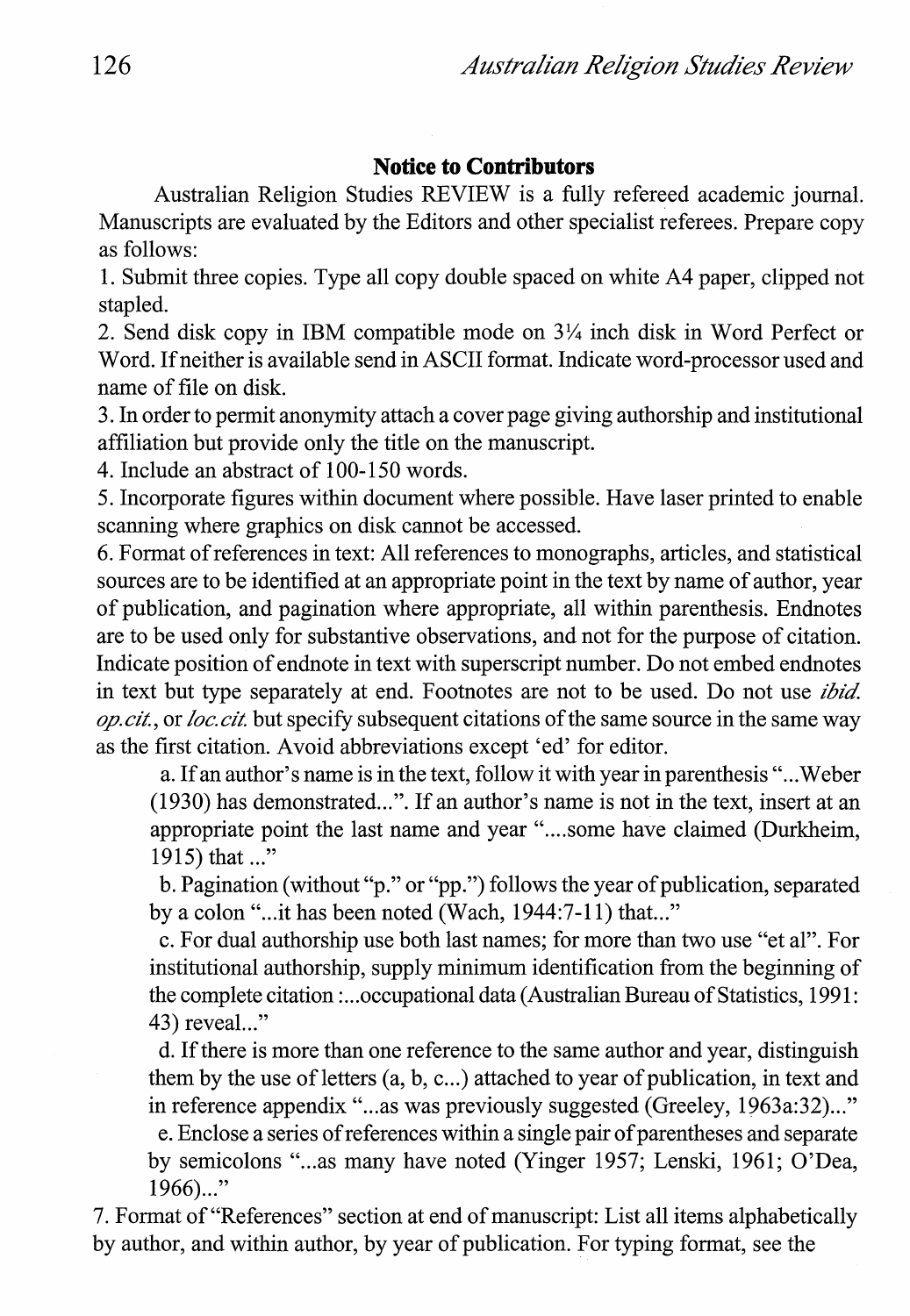following examples:

McAllister, I. 1988. Religious change and secularisation: The transmission of religious values in Australia. *Sociological Analysis* 49:249-63

Roof, W C and C K Hadaway. 1977. Shifts in religious preferences- the mid-seventies. *Journal*  of the Scientific Study of Religion<sup>16:409-12</sup>

- 1979. Denominational switching in the seventies: Going beyond Glock and Stark. *Journal of the Scient!fic Study o.f Religion* 18:363-78

Wuthnow, R. 1978. *Experimentation in American religion.* University of California Press, Berkeley

Evans, R A. 1979. Recovering the church's transforming middle. In *Understanding church growth and decline: 1950-1978,* edited by DR Hoge and D A Roozen, 288-314. The Pilgrim Press, New York.

8. Punctuation. For all foreign words use italics 'sui generis'; for emphasis use bold **'extremely';** for direct quotations within the text (as opposed to indented quotes) use "..."; to otherwise isolate a word of phrase use '...' "... the concept 'multiculturalism'...". In all cases use sparingly.

9. Copyright to articles published is held by the Australian Association for the Study of Religions.

# **AASR Books in Print: Special Studies in Religion (Series)**

#### 1. Let sleeping snakes lie: Central Enga religious beliefs and rituals. Paul Brennan. 1977

A major analysis of religion based on anthropological research in the Western Highlands of Papua New Guinea. Bibliography, 64 pages, paper. ISBN 0-908187- 01-3. **\$6.95** 

2. *Cenfl'aiAustra/ian religion: Personal monototemism in apo(ptotemic community.*  T G H Strehlow. First printed 1978, 1980, 1983 and following, latest 1994. Professor Strehlow's major study of Aboriginal religion in the Centre. 64 pages, paper. ISBN 0-0908083-03-3. **\$6.95** 

3. *Powers, plumes and piglets: Phenomena of Melanesian religion*. Norman Habel ( ed) 1979 (reprinted 1983) A series of articles examining various types of religious phenomena (rites and customs) in different Melanesian communities. Glossary, 240 pages, paper ISBN 0-908083-07-6. **\$10.95** 

4. An introduction to Maori religion: Its character before European contact and its *survival in contemporazy Maori anti New Zealand culture.* James Irwin, 1984 Illustrated, bibliography, glossary, 96 pages, paper. ISBN 0-908083-11-4 **\$7.95** 

7. *Religion and multiculturalism in Australia: Essays in honour of Victor C Hayes.* Norman Habel (ed) 1992 361 pages, paper ISBN 0-908083-16-5 **\$29.95** 

8. *Claiming our rites: Studies in religion by Australian women scholars*. Morny Joy and Penny Magee ( eds) 1994. ISBN pbk 0-908083-18-1 **\$25.00;** ISBN hbk 0-908083- 17-3 **\$35.00**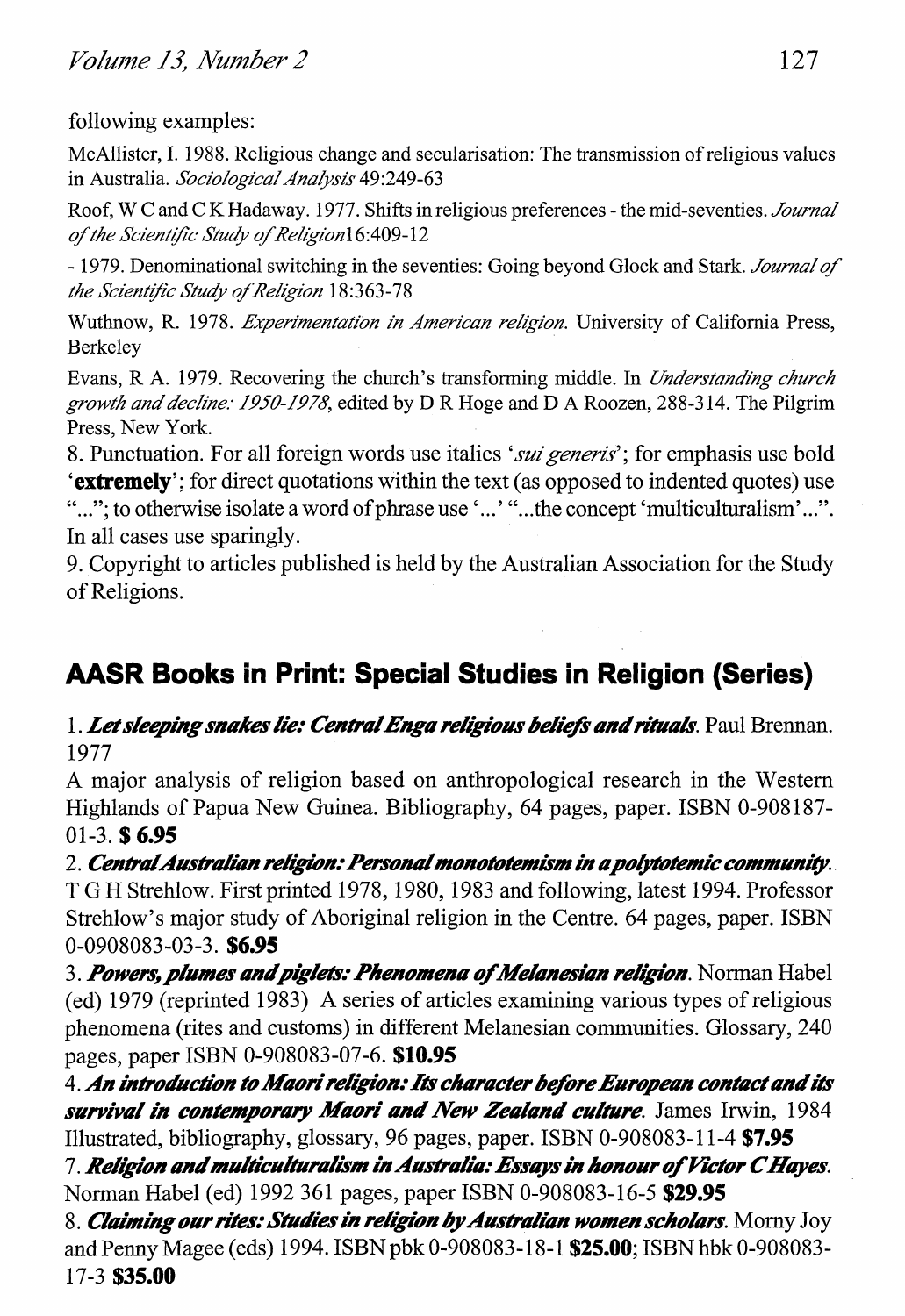9. Schelling's Philosophy of Mythology and Revelation. Three of seven books translated and reduced with introduction. Victor C Haves, 1995, 390 pages hbk ISBN  $0-908083-19-X$  \$35.00

### **Selected Paper Series**

#### 3. Religious experience in world religions. V Hayes (ed) 198-

Essays covering various world religions and the notion of religious experience. 184 pages, paper. ISBN 0-0908083-06-8 \$9.95

4. Ways of transcendence: Insights from major religions and modern thoughts. E Dowdy (ed) 1982 An exploration of transcendence and experience in Islam, Judaism, Christianity, Buddhism, Hinduism, tribal religions and modern industrial society. 184 pages, paper ISBN 0-908083-08-4 \$9.95

5. Managing Religious Diversity: From Threat to Promise. Gary D. Bouma (ed) 1999. Ten papers exploring religious diversity from the perspectives of social theory and philosophy, case-studies in the management of religious diversity, and research into religious diversity. 154 pages, paper ISBN 0-908083-20-3. \$22.95

# **Other publications**

#### Identity issues and world religions: Selected proceedings of the 15th Congress of the International Association for the History of Religions (1985). Vic Hayes (ed) 1986

28 papers examining the relationship between identity and change in religion and a variety of allied issues. 307 pages ISBN 0-908083-14-9 \$9.95 pbk; \$16.95 hbk

| Available from | Rainbow Book Agency                   |
|----------------|---------------------------------------|
|                | 303 Arthur St                         |
|                | Fairfield 3076                        |
|                | Tel: 613-9481-6611 Fax: 612-9481-2371 |

All prices include postage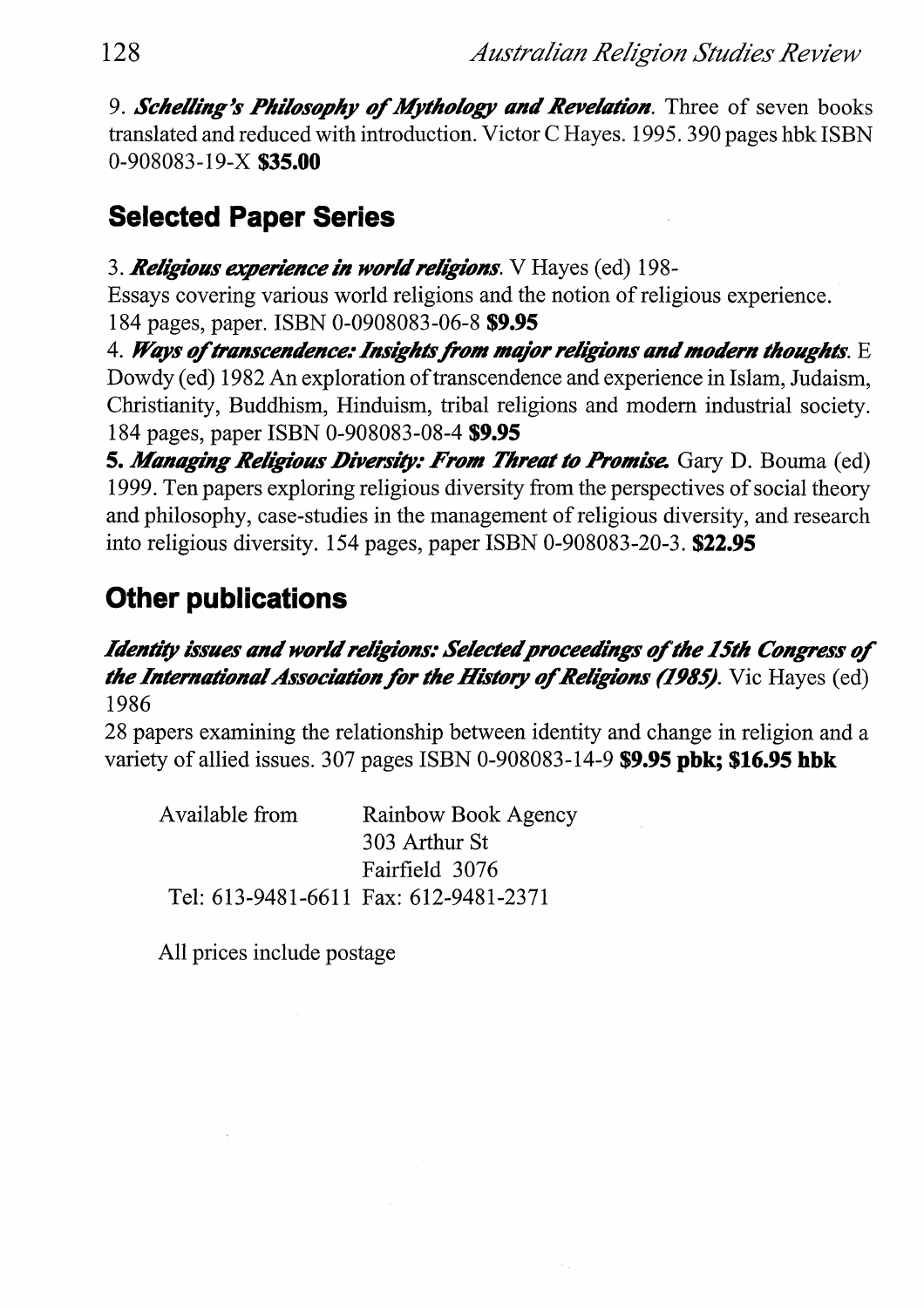$\label{eq:2.1} \mathcal{L}(\mathcal{L}^{\text{max}}_{\text{max}}(\mathcal{L}^{\text{max}}_{\text{max}}(\mathcal{L}^{\text{max}}_{\text{max}}))$  $\label{eq:2.1} \mathcal{L}(\mathcal{L}^{\text{max}}_{\mathcal{L}}(\mathcal{L}^{\text{max}}_{\mathcal{L}}),\mathcal{L}^{\text{max}}_{\mathcal{L}}(\mathcal{L}^{\text{max}}_{\mathcal{L}}))$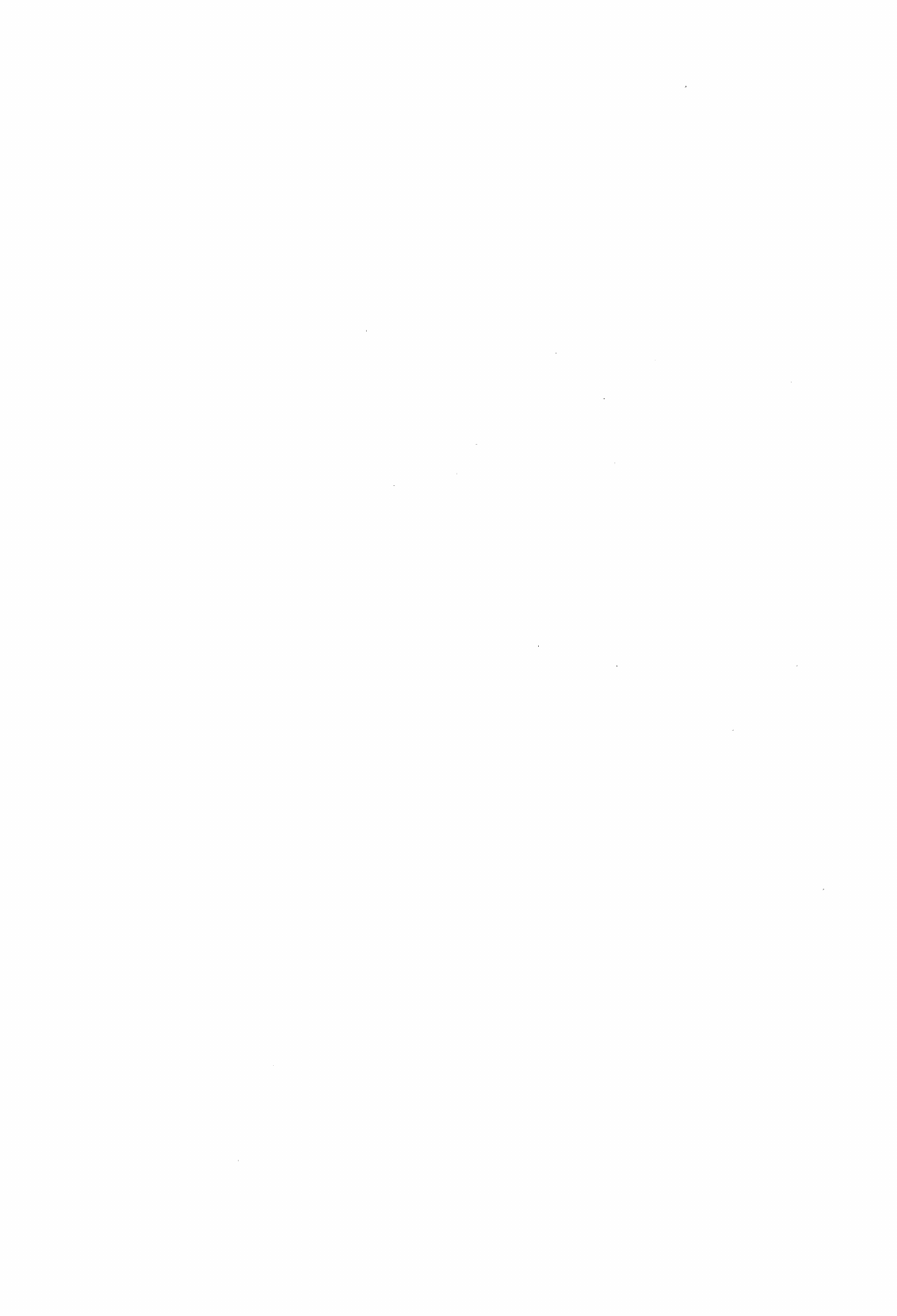$\label{eq:2.1} \begin{split} \mathcal{L}_{\text{max}}(\mathbf{r}) = \mathcal{L}_{\text{max}}(\mathbf{r}) \,, \end{split}$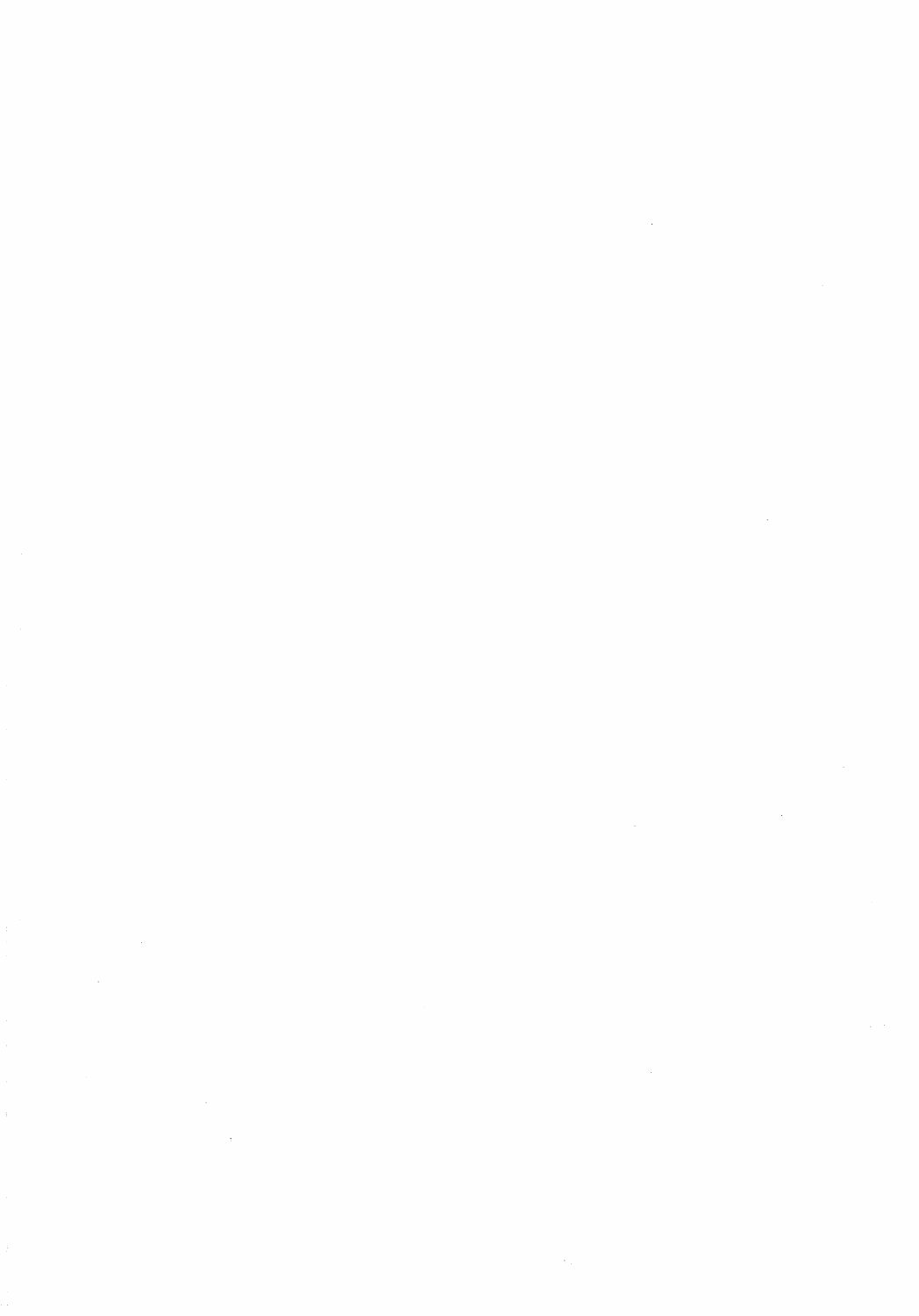$\label{eq:2.1} \begin{split} \mathcal{L}_{\text{max}}(\mathbf{r}) = \mathcal{L}_{\text{max}}(\mathbf{r}) \mathcal{L}_{\text{max}}(\mathbf{r}) \mathcal{L}_{\text{max}}(\mathbf{r}) \mathcal{L}_{\text{max}}(\mathbf{r}) \mathcal{L}_{\text{max}}(\mathbf{r}) \mathcal{L}_{\text{max}}(\mathbf{r}) \mathcal{L}_{\text{max}}(\mathbf{r}) \mathcal{L}_{\text{max}}(\mathbf{r}) \mathcal{L}_{\text{max}}(\mathbf{r}) \mathcal{L}_{\text{max}}(\mathbf{r}) \mathcal{L}_{\text{max}}(\mathbf{r}) \$  $\mathcal{F}(\mathcal{A})$  and  $\mathcal{F}(\mathcal{A})$  and  $\mathcal{F}(\mathcal{A})$